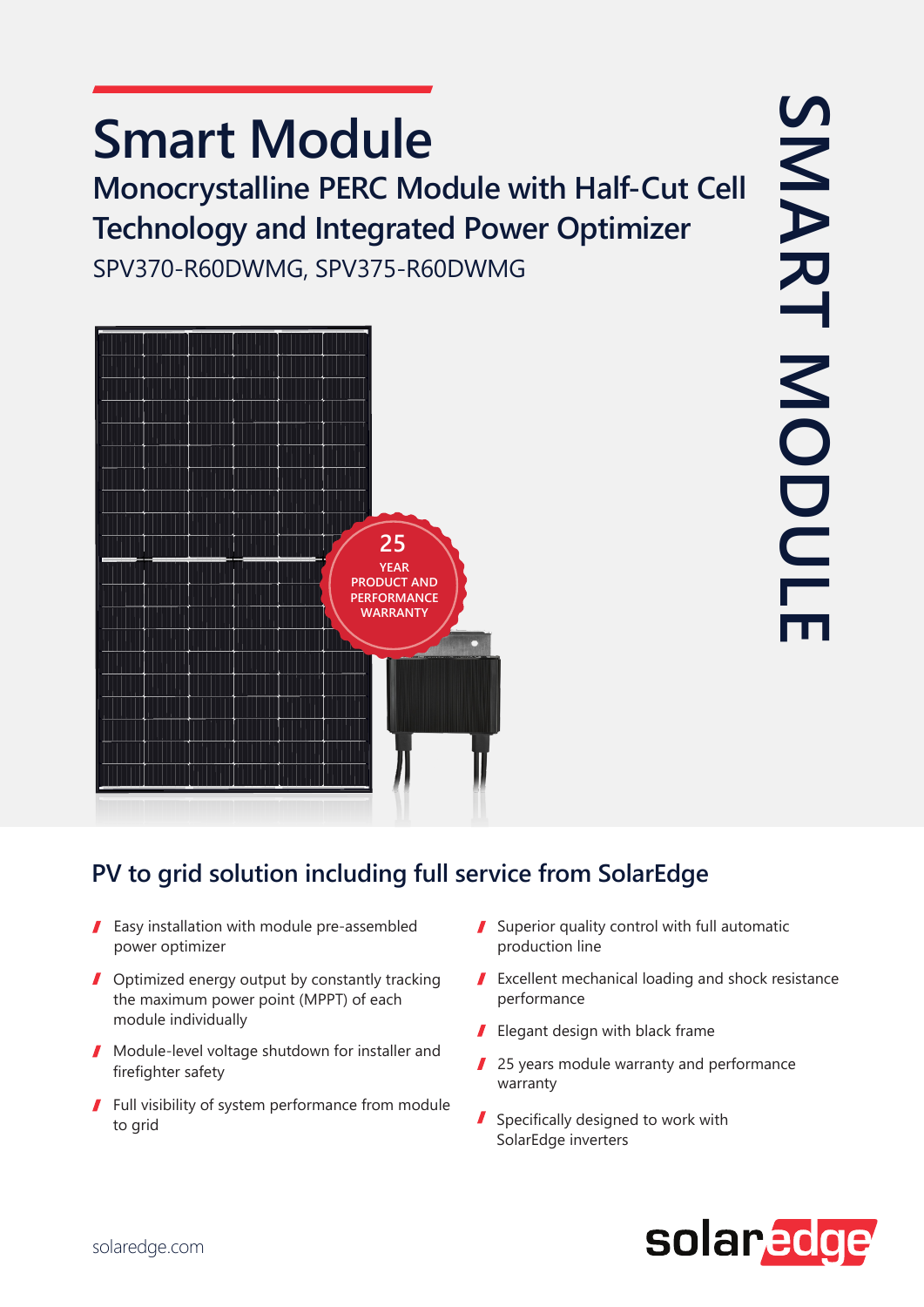# **/ Smart Module**

### **Monocrystalline PERC Module with Half-Cut Cell Technology and Integrated Power Optimizer** SPV370-R60DWMG, SPV375-R60DWMG

#### **MODULE ELECTRICAL DROPERTIES**

| Applicable to SPV with P/N  | SPV370-R60DWMG-6M4Cxx | SPV375-R60DWMG-6M4Cxx |   |
|-----------------------------|-----------------------|-----------------------|---|
| $STC^{(1)}$                 |                       |                       |   |
| Module Power                | 370                   | 375                   | W |
| Max. Power Voltage (Vmp)    | 33.95                 | 34.10                 |   |
| Max. Power Current (Imp)    | 10.91                 | 11.01                 |   |
| Open Circuit Voltage (Voc)  | 41.72                 | 41.89                 |   |
| Short Circuit Current (Isc) | 11.32                 | 11.43                 | д |
| Maximum System Voltage      |                       | 1000                  |   |
| Maximum Series Fuse Rating  |                       | 20                    |   |
| Module Efficiency           | 19.80                 | 20.07                 | % |
| Power Measurement Tolerance |                       | $0 \sim +5$           |   |
| NOCT <sup>(2)</sup>         |                       |                       |   |
| Module Power                | 277                   | 281                   | W |

| Module Power                |       |       |  |
|-----------------------------|-------|-------|--|
| Max. Power Voltage (Vmp)    |       | 31.30 |  |
| Max. Power Current (Imp)    | 8.90  | 8.98  |  |
| Open Circuit Voltage (Voc)  | 38.86 | 39.02 |  |
| Short Circuit Current (Isc) | 9.30  | 9.39  |  |

| <b>MODULE MECHANICAL PROPERTIES</b>      |                              |           |  |
|------------------------------------------|------------------------------|-----------|--|
| Cells                                    | 120 (6 x 20)                 |           |  |
| Cell Type                                | Monocrystalline PERC         |           |  |
| Cell Dimensions                          | $166 \times 83$              | mm        |  |
| Dimensions (L x W x H)                   | 1755 x 1038 x 40*            | mm        |  |
| Front Side Maximum Load (Snow)           | 5400                         | Pa        |  |
| Rear Side Maximum Load (Wind)            | 2400                         | Pa        |  |
| Weight (with Power Optimizer)            | $22^*$                       | ka        |  |
| Front Glass                              | 3.2mm, coated tempered glass |           |  |
| Frame                                    | Black anodized aluminium     |           |  |
| Junction Box                             | IP68, three diodes           |           |  |
| Connector Type                           | Staubli MC4                  |           |  |
| Operating Temperature                    | $-40$ to $+85$               | $\circ$ C |  |
| Packaging Information (units per pallet) | 26                           |           |  |
|                                          |                              |           |  |



\* The dimensions and weight displayed in this table apply to modules manufactured from February 2021 (SPVxxx-R60DWMG-2M2Cxx) Modules manufactured prior to February 2021 (SPVxx-R60DWMG-2C01) have dimensions of 1776 x 1052 x 40 mm and weigh 23.0 kg

| <b>CERTIFICATIONS &amp; WARRANTY</b>  |                                                                       |         |  |
|---------------------------------------|-----------------------------------------------------------------------|---------|--|
| Module Certifications                 | IEC61215:2016, IEC61730:2016, AU listing CEC, Ammonia, PID, Salt-mist |         |  |
| Product Warranty                      | Power Optimizer - 25-year warranty,<br>Module - 15-year warranty      |         |  |
| Output Warranty of Pmax               | 25-year linear module warranty <sup>(3)</sup>                         |         |  |
| <b>TEMPERATURE CHARACTERISTICS</b>    |                                                                       |         |  |
| Temperature Coefficient Power (Pm)    | $-0.364$                                                              | %/ $°C$ |  |
| Temperature Coefficient Voltage (Voc) | $-0.281$                                                              | %/°C    |  |
| Temperature Coefficient Current (Isc) | 0.039                                                                 | %/ $°C$ |  |
| Operating Cell Temperature (NOCT)     | $45 \pm 2$                                                            | $\circ$ |  |

(1) STC: Irradiance 1000 W/m<sup>2</sup>, Cell Temperature 25°C, Air Mass AM1.5<br>(2) NOCT: Irradiance at 800 W/m<sup>2</sup>, Ambient Temperature 20°C, Wind Speed 1 m/s<br>(3) 1st year: 98%, 84.8% power output over 25 years



Panel I-V Curve (SPV370-R60DWMG-6M4Cxx)